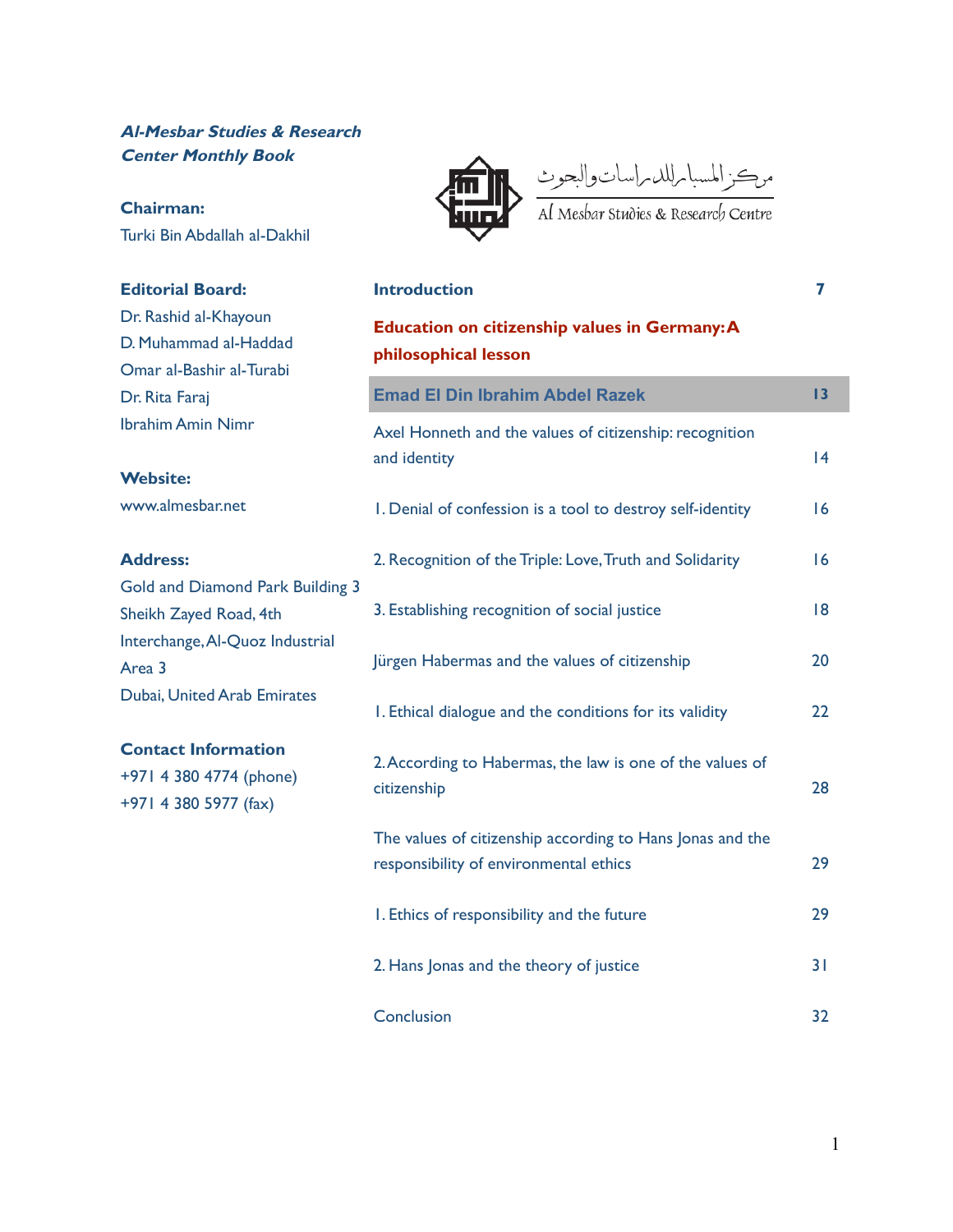# **CitizenshipValues in the Aftermath of Conflict and Upheaval: Rwanda, Switzerland, and Lebanon**

| <b>Ali Khalife</b>                                                                                                     | 35 |
|------------------------------------------------------------------------------------------------------------------------|----|
| Civil conflicts, pluralism and social change                                                                           | 37 |
| I. Civil Conflicts: The Syndrome of Plural Societies                                                                   | 37 |
| 2. Between civil strife and social change                                                                              | 39 |
| Examples of Civil Conflicts: Implications and Lessons                                                                  | 40 |
| I. Ethnic Conflict in Rwanda: From Displacement, Genocide and Destruction to Unification<br>Reconciliation and justice | 41 |
| 2. The Swiss Experience of Citizenship and Neutrality after Memory Trauma and suffering                                | 44 |
| 3. Lebanese confusion: Ongoing conflicts and deferred citizenship                                                      | 45 |
| Why do civil conflicts return? How will the values of citizenship be restored?                                         | 47 |
| I. Emerging tendencies to return to ethnic conflicts                                                                   | 47 |
| 2. Returning to Citizenship: In order to complete the elements of national unity                                       | 48 |
| 3. Belonging to a future identity: in the sense of being the same citizen                                              | 52 |
| Conclusion                                                                                                             | 53 |
| Citizenship and the Challenges of Political Islam: The Muslim Brotherhood and<br>the Dawa Party Iraqi Islamic model    |    |

| <b>Sheble Badran</b>                                   | 57 |
|--------------------------------------------------------|----|
| Citizenship between Western Roots and Arab Aspirations | 59 |
| Citizenship and Identity                               | 64 |
| Citizenship and Political Islam                        | 68 |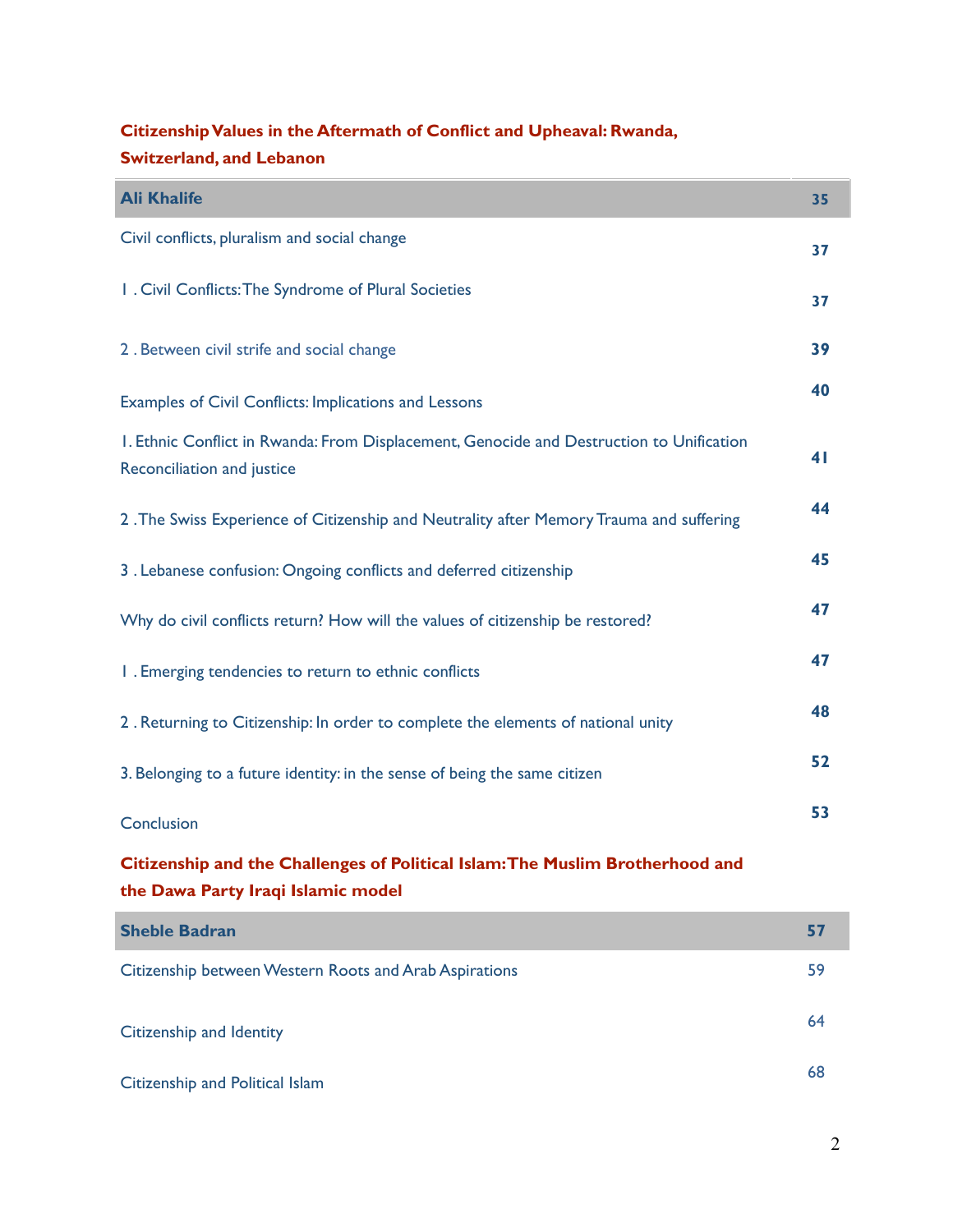| I. The Muslim Brotherhood and Islamic Ideology                            | 69 |
|---------------------------------------------------------------------------|----|
| 2. The Muslim Brotherhood and Citizenship                                 | 73 |
| 3. The Muslim Brotherhood and Democracy                                   | 76 |
| 4. Women in the Mind of the "Brotherhood"                                 | 80 |
| 5. The Iraqi Islamic Dawa Party: Origin, Principles and Identity Politics | 85 |
| 6. The Islamic Dawa and Citizenship                                       | 92 |
| 7. The Islamic Dawa Party and Democracy                                   | 94 |
| Conclusion                                                                | 95 |

### **Islamism and Jahiliyyah: the chaos of nomenclature and structures of violence**

| <b>Rita Faraj</b>                       | 99  |
|-----------------------------------------|-----|
| The chaos of terminology                | 102 |
| Criticism of the Qutb term "Jahiliyyah" | 109 |
| Conclusion                              | 113 |

## **The Citizenship State and its Enemies:The Dilemma of Political Islam andWays to Overcome it**

| Muhammad al-Haddad                                                              | 117         |
|---------------------------------------------------------------------------------|-------------|
| Did Indonesia succeed?                                                          | <u> 119</u> |
| Painful reviews and the issue of legitimacy                                     | 125         |
| The Theory of the Suspended State and the Theory of Rehabilitation of Tradition | 139         |
| Conclusion                                                                      | 145         |

**Yahya KhalilThaqouf:The Controversial Indonesian Reformer**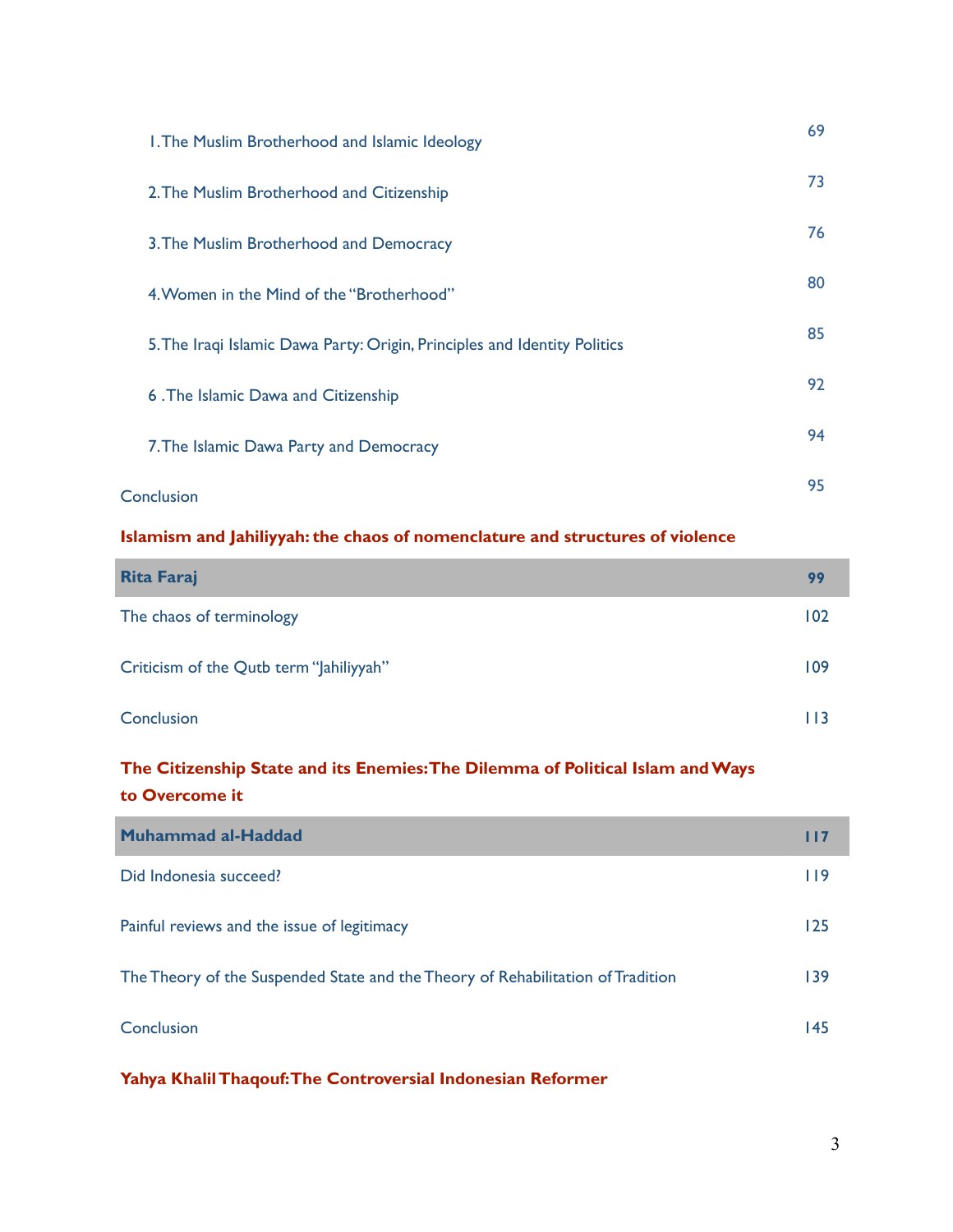| <b>Mostafa Zahran</b>                                     | 149 |
|-----------------------------------------------------------|-----|
| Yahya Khalil Thaqouf: Educational and Cultural Background | 150 |
| <b>Fundamental Islam and Humanitarian Islam</b>           | 158 |
| Civil Law and Islamic Law                                 | 160 |
| The relationship of Muslims to others within the state    | 162 |
| The Islamic Caliphate and the "National" State            | 163 |
| The issue of Islamophobia and the West                    | 164 |
| Conclusion                                                | 171 |

## **The value of promoting citizenship knowledge among youth**

| <b>Zouheir Hatab</b>                                                                                                          | 163 |
|-------------------------------------------------------------------------------------------------------------------------------|-----|
| The foundations of citizenship, what it is and the forms of its current practice in the developed<br>and developing countries | 178 |
| Positive citizenship and the counter-phenomena prevalent among different age groups                                           | 180 |
| From knowing the contents and values of citizenship to being committed to practicing it in<br>behavior and manner.            | 185 |
| Transforming knowledge of citizenship and its values into actual behavioral practices                                         |     |
| 1. The transition and transformation from the cognitive level to the behavioral level that<br>embodies citizenship            | 188 |
| 2. Citizenship and the law of vehicles on public roads                                                                        | 190 |
| 3. Citizenship behavior is trainable                                                                                          | 192 |
| Citizenship values as a result of teaching and memorization tests                                                             |     |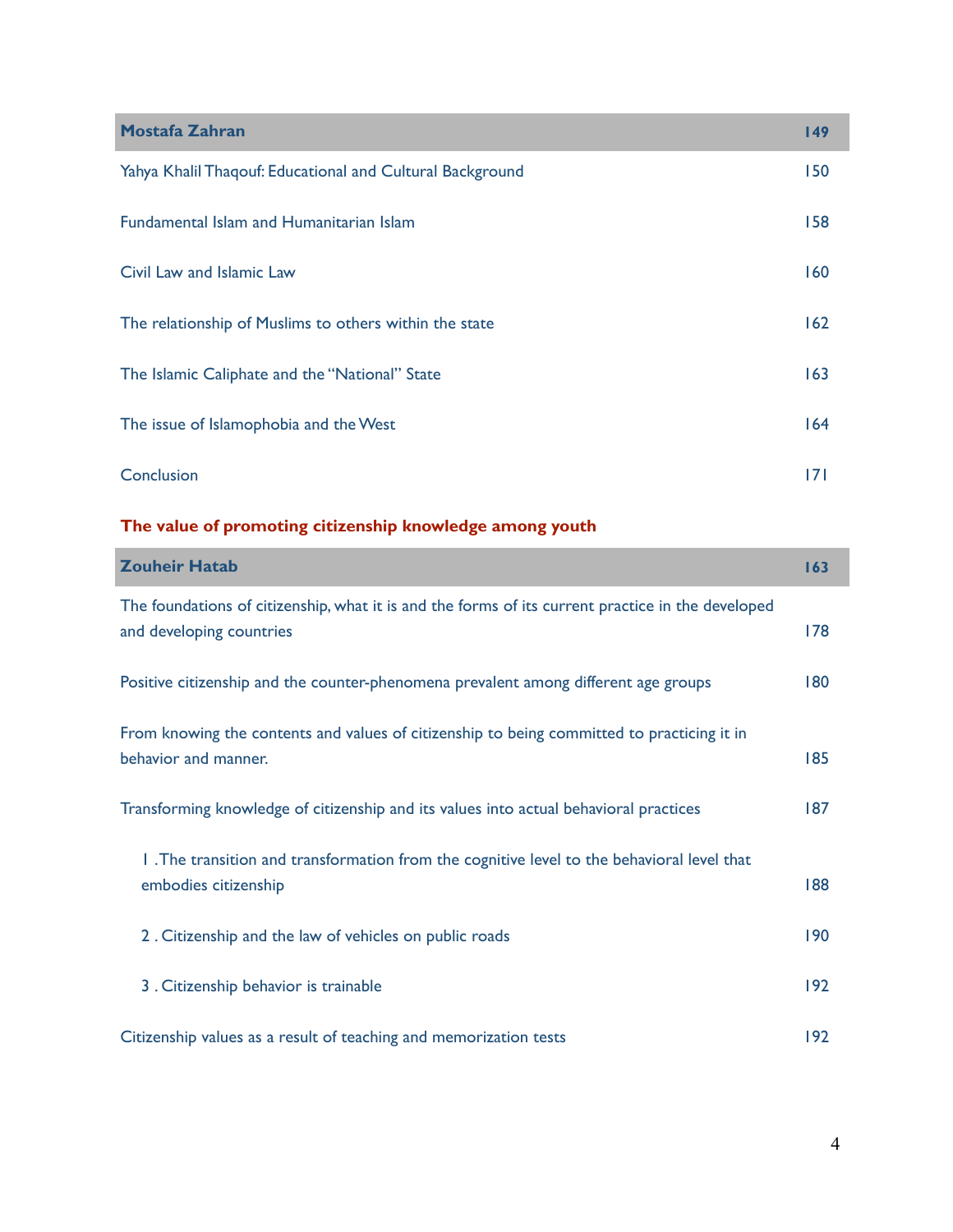#### Conclusion 195

### **Promoting citizenship between traditional media and digital platforms**

| <b>Mohammed Abualrob</b>                                                | 197 |
|-------------------------------------------------------------------------|-----|
| Establishing the relationship between the media and citizenship         | 199 |
| The media and their responsibility in promoting citizenship             | 201 |
| Social networks and the promotion of citizenship                        | 204 |
| The experiences of organizations and countries in promoting citizenship | 208 |
| Conclusion                                                              | 213 |

## **Migrants' Acquisition of Citizenship in Europe:The Role of Individual Characteristics and Public Policies**

| <b>Angela Paparusso translated by Ahmed Moghrabi</b>                                          | 217 |
|-----------------------------------------------------------------------------------------------|-----|
| Traditional national models for immigration and citizenship systems in six European countries | 221 |
| An explanation of the status of citizenship among immigrants in Europe                        | 231 |
| Data, metrics, and methodology                                                                | 235 |
| L.<br>Data                                                                                    | 235 |
| Metrics at the individual level: demographic variables, human capital and "migration".<br>2.  | 236 |
| <b>Country Level Metrics: National Citizenship Policies</b><br>3.                             | 239 |
| Curriculum<br>4.                                                                              | 245 |
| Results: The role of individual and national factors                                          | 246 |
| Discussion and conclusions                                                                    | 253 |
| A reading of the book: "Democratic Citizenship in Flux"                                       | 251 |